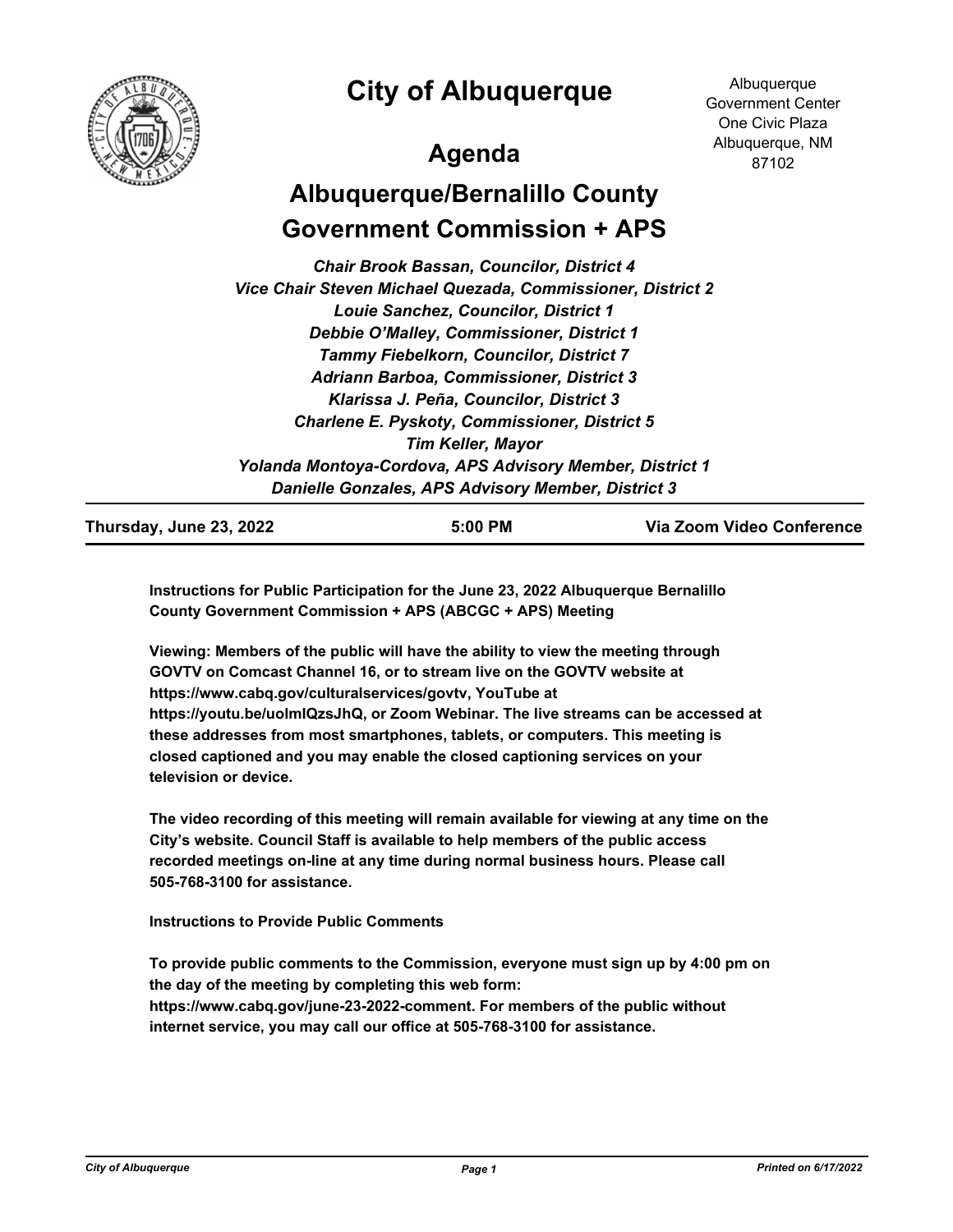**• Note: Participants must sign up for public comment with the Zoom username or phone number that they will be entering the Zoom meeting with so that they can be identified when accessing the meeting. Persons who do not provide this information will not be allowed into the meeting, but may still view the meeting via Zoom Webinar, YouTube live or on GOVTV.** 

**• Participants will be an Attendee in the Zoom Webinar until the public comment period begins. The Zoom moderator will move you into the meeting room as Panelist when it's your turn to provide public comments.**

**• Access the Zoom Webinar by following this link, or entering the room information manually, or by calling via telephone**

**https://cabq.zoom.us/j/89634058149 Webinar ID: 896 3405 8149 (669) 900-6833 // 896 3405 8149#**

**• Participants will be able to view the meeting via Zoom while waiting for public comments, but participants can also watch on YouTube live or GOVTV.**

**• Once called upon for public comment, the participants will be able to unmute themselves and turn on their camera.**

**• If you are also watching on YouTube or GOVTV, please note that the online stream lags approximately 10 seconds behind the Zoom meeting. Please mute or pause the online stream once you are in the Zoom meeting room to avoid feedback between the Zoom meeting room and the online broadcast.**

**• Public comment will be limited to 2 minutes or less, depending on the number of speakers signed up. Your time will start when you begin speaking and you will be informed when your time has concluded, at which point your microphone will be muted and your camera will be turned off.**

**Public Comment ground rules:**

**• Comments are to be addressed to Commission members only, through the Chair.**

- **Please keep your comments germane to the topics on the agenda.**
- **Any disruptive conduct will result in removal from the Zoom Webinar.**

### **1. Call to Order**

#### **2. Approval of Summary Minutes**

**A. March 24, 2022, ABCGC+APS Summary Meeting Minutes**

**B. May 26, 2022, ABCGC+APS Summary Meeting Minutes**

#### **3. Old Business**